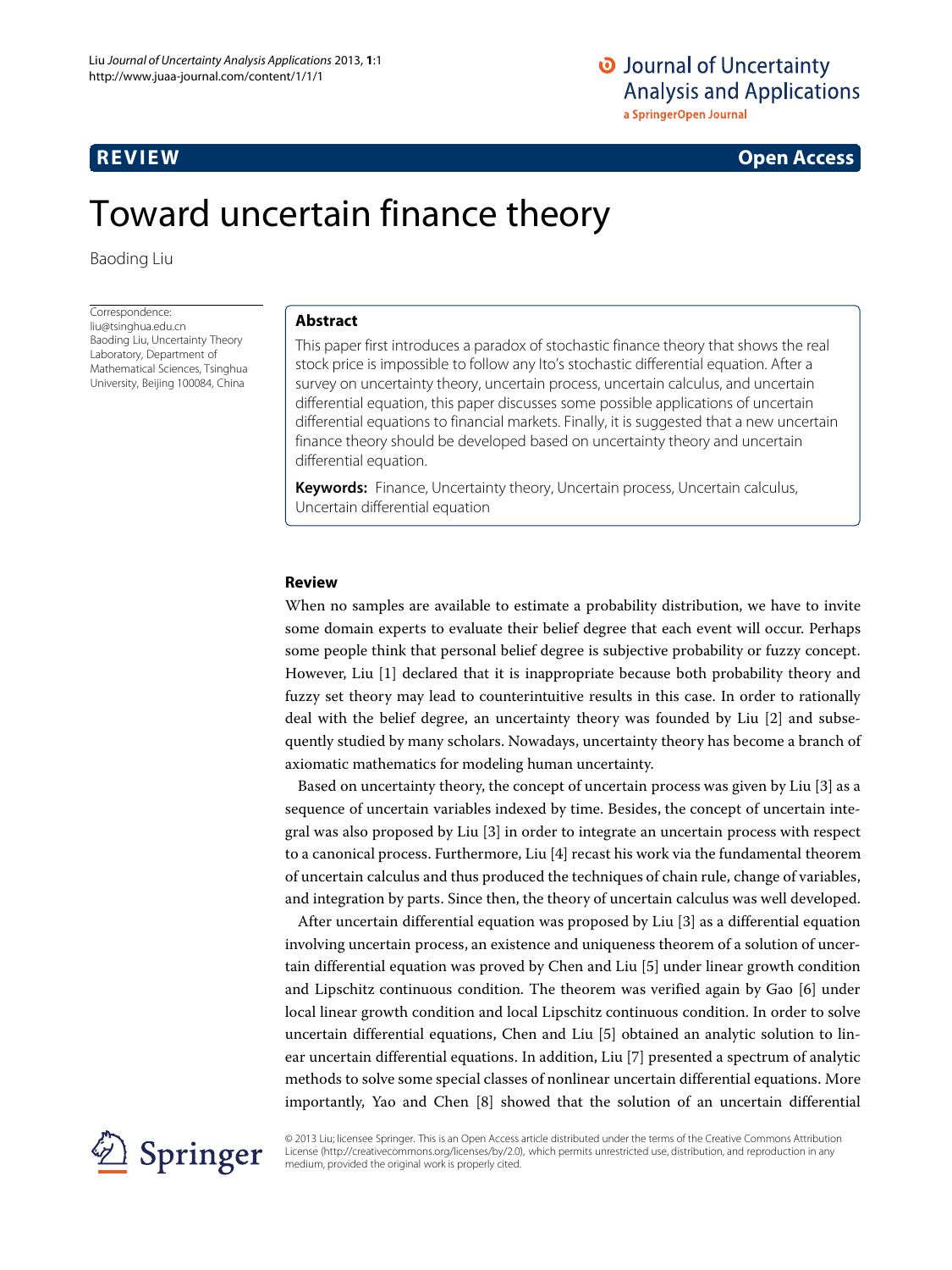equation can be represented by a family of solutions of ordinary differential equations, thus relating uncertain differential equations and ordinary differential equations. On the basis of the Yao-Chen formula, a numerical method was also designed by Yao and Chen [\[8\]](#page-13-7) for solving general uncertain differential equations. Furthermore, Yao [\[9\]](#page-13-8) presented some formulas to calculate the extreme values, first hitting time and integral of solution of uncertain differential equation.

Uncertain differential equations were first introduced into finance by Liu [\[4\]](#page-13-3) in which an uncertain stock model was proposed and European option price formulas were documented. Besides, Chen [\[10\]](#page-13-9) derived American option price formulas for this type of uncertain stock model. In addition, Peng and Yao [\[11\]](#page-13-10) presented a different uncertain stock model and obtained the corresponding option price formulas, and Yu [\[12\]](#page-13-11) proposed an uncertain stock model with jumps. Uncertain differential equations were also employed to model uncertain currency markets by Liu and Chen [\[13\]](#page-13-12) in which an uncertain currency model was proposed. Uncertain differential equations were used to simulate interest rate by Chen and Gao [\[14\]](#page-13-13), and an uncertain interest rate model was presented. On the basis of this model, the price of zero-coupon bond was also produced. Uncertain differential equations were applied to optimal control by Zhu [\[15\]](#page-13-14) in which Zhu's equation of optimality is proved to be a necessary condition for extremum of uncertain optimal control model.

This paper first introduces a paradox of stochastic finance theory. After a survey on uncertainty theory, uncertain process, uncertain calculus, and uncertain differential equation, this paper shows some possible applications of uncertain differential equations to financial markets. Finally, this paper suggests to develop an uncertain finance theory by using uncertainty theory and uncertain differential equation.

#### **A paradox of stochastic finance theory**

The origin of stochastic finance theory can be traced to Louis Bachelier's doctoral dissertation *Théorie de la Speculation* in 1900. However, Bachelier's work had little impact for more than a half century. After Kiyosi Ito invented stochastic calculus [\[16\]](#page-13-15) and stochastic differential equation [\[17\]](#page-13-16), stochastic finance theory was well developed among others by Samuelson [\[18\]](#page-13-17), Black and Scholes [\[19\]](#page-13-18), and Merton [\[20\]](#page-13-19) during the 1960s and 1970s.

Traditionally, stochastic finance theory presumes that the stock price (including currency exchange rate and interest rate) follows an Ito's stochastic differential equation. Is it really reasonable? In fact, this widely accepted presumption was continuously challenged by many scholars. Let us assume that the stock price  $X_t$  follows the stochastic differential equation

<span id="page-1-0"></span>
$$
dX_t = eX_t dt + \sigma X_t dW_t
$$
\n(1)

where *e* is the log-drift,  $\sigma$  is the log-diffusion, and  $W_t$  is a Wiener process. Let us see what will happen with such an assumption. It follows from the stochastic differential equation [\(1\)](#page-1-0) that  $X_t$  is a geometric Wiener process, i.e.,

$$
X_t = X_0 \exp((e - \sigma^2/2)t + \sigma W_t)
$$
\n(2)

from which we derive

$$
W_t = \frac{\ln X_t - \ln X_0 - (e - \sigma^2/2)t}{\sigma} \tag{3}
$$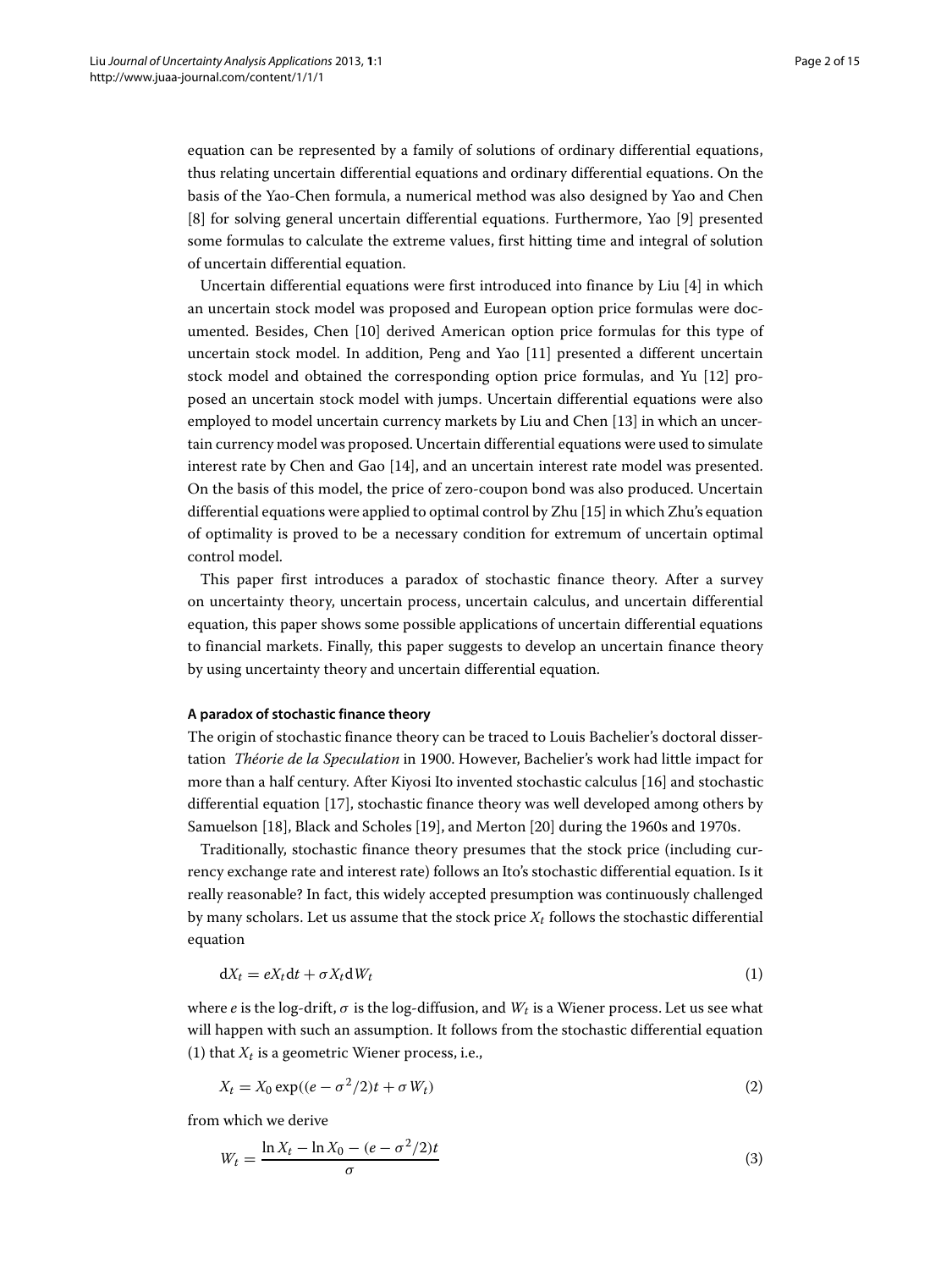whose increment is

<span id="page-2-0"></span>
$$
\Delta W_t = \frac{\ln X_{t+\Delta t} - \ln X_t - (e - \sigma^2/2)\Delta t}{\sigma}.
$$
\n(4)

Write

$$
A = -\frac{(e - \sigma^2/2)\Delta t}{\sigma}.\tag{5}
$$

Note that the real stock price  $X_t$  is actually a step function of time with a finite number of jumps although it looks like a curve. During a fixed period, without loss of generality, we assume that  $X_t$  is observed to have 100 jumps. Now we divide the period into 10,000 equal intervals. Then we may observe 10,000 samples of  $X_t$ . It follows from Equation [4](#page-2-0) that  $\Delta W_t$  has 10,000 samples that consist of 9,900 *A*'s and 100 other numbers:

$$
\underbrace{A, A, \cdots, A}_{9,900}, \underbrace{B, C, \cdots, Z}_{100}
$$
\n(6)

Nobody can believe that those 10,000 samples follow a normal probability distribution with expected value 0 and variance  $\Delta t$ . See Figure [1.](#page-2-1) This fact is in contradiction with the property of Wiener process that the increment  $\Delta W_t$  is a normal random variable with expected value 0 and variance  $\Delta t$ . Therefore, the stock price  $X_t$  does not follow the stochastic differential equation.

Perhaps some people think that the stock price does behave like a geometric Wiener process (or Ornstein-Uhlenbeck process) in macroscopy although they recognize the paradox in microscopy. However, as the very core of stochastic finance theory, Ito's calculus is just built on the microscopic structure (i.e., the differential d*Wt*) of Wiener process rather than macroscopic structure. More precisely, Ito's calculus is dependent on the presumption that  $dW_t$  is a normal random variable with expected value 0 and variance dt. This unreasonable presumption is what causes the second order term in Ito's formula,

$$
dX_t = \frac{\partial h}{\partial t}(t, W_t)dt + \frac{\partial h}{\partial w}(t, W_t) dW_t + \frac{1}{2} \frac{\partial^2 h}{\partial w^2}(t, W_t) dt.
$$
 (7)

In fact, the increment of stock price is impossible to follow any continuous probability distribution. On the basis of the above paradox, personally, I do not think Ito's calculus can play the essential tool of finance theory because Ito's stochastic differential equation is impossible to model real stock price.

<span id="page-2-1"></span>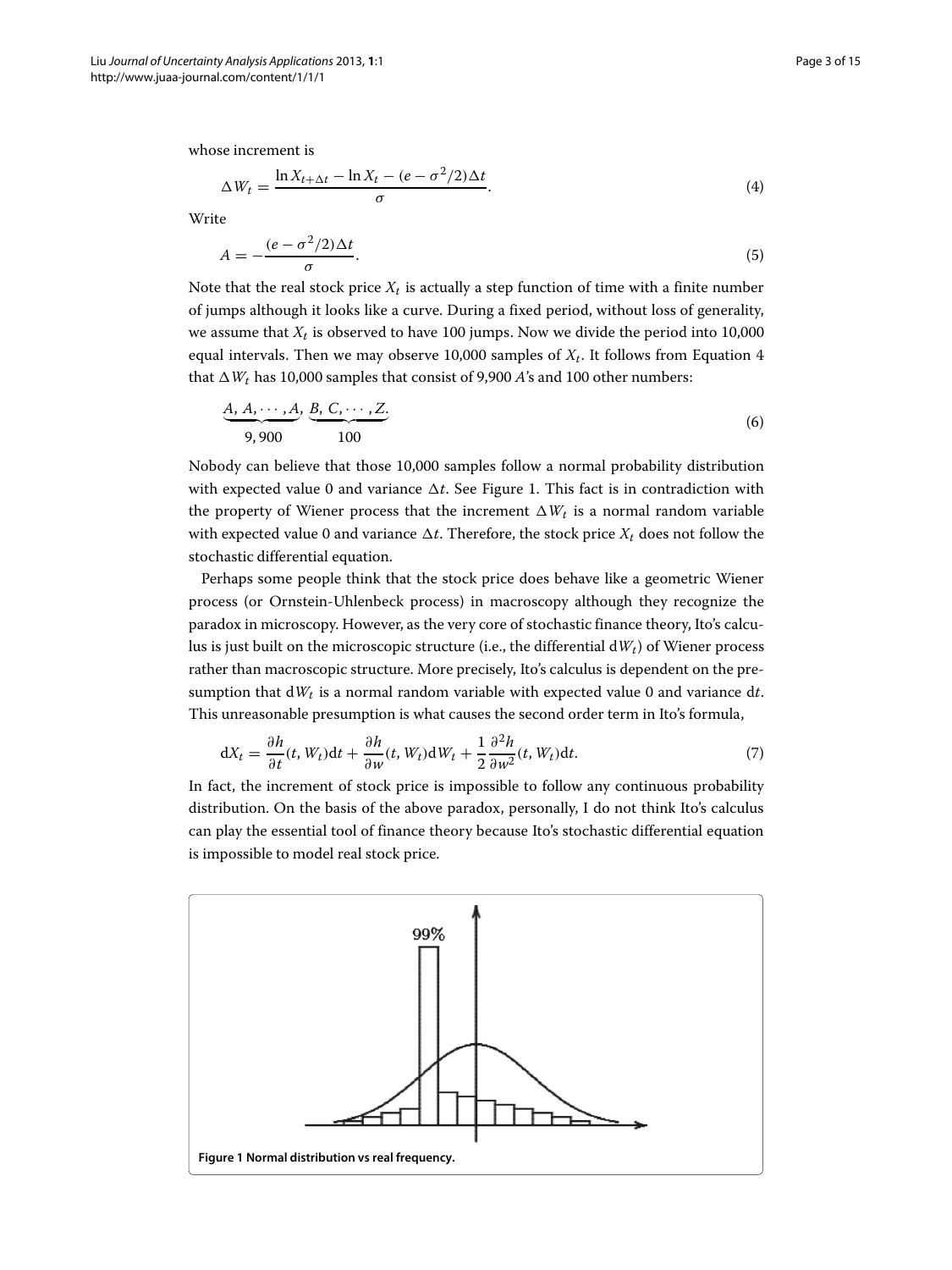#### **What is uncertainty theory?**

Let  $\Gamma$  be a nonempty set, and  $\mathcal L$  a  $\sigma$ -algebra over  $\Gamma$ . Each element  $\Lambda$  in  $\mathcal L$  is called an event. A set function M from  $\mathcal L$  to  $[0,1]$  is called an *uncertain measure* if it satisfies the following axioms [\[2\]](#page-13-1):

Axiom 1. (Normality axiom)  $\mathcal{M}\{\Gamma\} = 1$  for the universal set  $\Gamma$ ;

Axiom 2. (Duality axiom)  $\mathcal{M}\{\Lambda\} + \mathcal{M}\{\Lambda^c\} = 1$  for any event  $\Lambda$ ;

Axiom 3. (Subadditivity axiom) For every countable sequence of events  $\Lambda_1, \Lambda_2, \cdots$ , we have

$$
\mathcal{M}\left\{\bigcup_{i=1}^{\infty}\Lambda_{i}\right\} \leq \sum_{i=1}^{\infty}\mathcal{M}\{\Lambda_{i}\}.
$$
\n(8)

The triplet  $(\Gamma, \mathcal{L}, \mathcal{M})$  is called an *uncertainty space*. In order to obtain an uncertain measure of compound event, a product uncertain measure was defined by Liu [\[4\]](#page-13-3), thus producing the fourth axiom of uncertainty theory:

Axiom 4. (Product axiom) Let  $(\Gamma_k, \mathcal{L}_k, \mathcal{M}_k)$  be uncertainty spaces for  $k = 1, 2, \cdots$  The product uncertain measure M is an uncertain measure satisfying

$$
\mathcal{M}\left\{\prod_{k=1}^{\infty}\Lambda_k\right\} = \bigwedge_{k=1}^{\infty}\mathcal{M}_k\{\Lambda_k\}
$$
\n(9)

where  $\Lambda_k$  are arbitrarily chosen events from  $\mathcal{L}_k$  for  $k = 1, 2, \cdots$ , respectively.

An *uncertain variable* is defined by Liu [\[2\]](#page-13-1) as a measurable function ξ from an uncertainty space  $(\Gamma, \mathcal{L}, \mathcal{M})$  to the set of real numbers, i.e., for any Borel set *B* of real numbers, the set

$$
\{\xi \in B\} = \{\gamma \in \Gamma \mid \xi(\gamma) \in B\}
$$
\n<sup>(10)</sup>

is an event. In order to describe an uncertain variable in practice, the concept of *uncertainty distribution* is defined by Liu [\[2\]](#page-13-1) as

$$
\Phi(x) = \mathcal{M}\left\{\xi \le x\right\}, \quad \forall x \in \mathfrak{R}.\tag{11}
$$

Peng and Iwamura [\[21\]](#page-13-20) proved that a function  $\Phi : \mathfrak{R} \to [0, 1]$  is an uncertainty distribution if and only if it is a monotone increasing function except  $\Phi(x) \equiv 0$  and  $\Phi(x) \equiv 1.$ 

An uncertainty distribution  $\Phi(x)$  is said to be regular if it is a continuous and strictly increasing function with respect to *x* at which  $0 < \Phi(x) < 1$ , and

$$
\lim_{x \to -\infty} \Phi(x) = 0, \quad \lim_{x \to +\infty} \Phi(x) = 1.
$$
\n(12)

Let  $\xi$  be an uncertain variable with regular uncertainty distribution  $\Phi(x)$ . Then the inverse function  $\Phi^{-1}(\alpha)$  is called the inverse uncertainty distribution of ξ [\[22\]](#page-13-21).

It is easy to verify that  $\Phi^{-1}(\alpha)$  is a continuous and strictly increasing function with respect to  $\alpha \in (0, 1)$ . Conversely, suppose  $\Phi^{-1}(\alpha)$  is a continuous and strictly increasing function on (0, 1). Define

$$
\Phi(x) = \begin{cases}\n0, & \text{if } x \leq \lim_{\alpha \downarrow 0} \Phi^{-1}(\alpha) \\
\alpha, & \text{if } x = \Phi^{-1}(\alpha) \\
1, & \text{if } x \geq \lim_{\alpha \uparrow 1} \Phi^{-1}(\alpha).\n\end{cases}
$$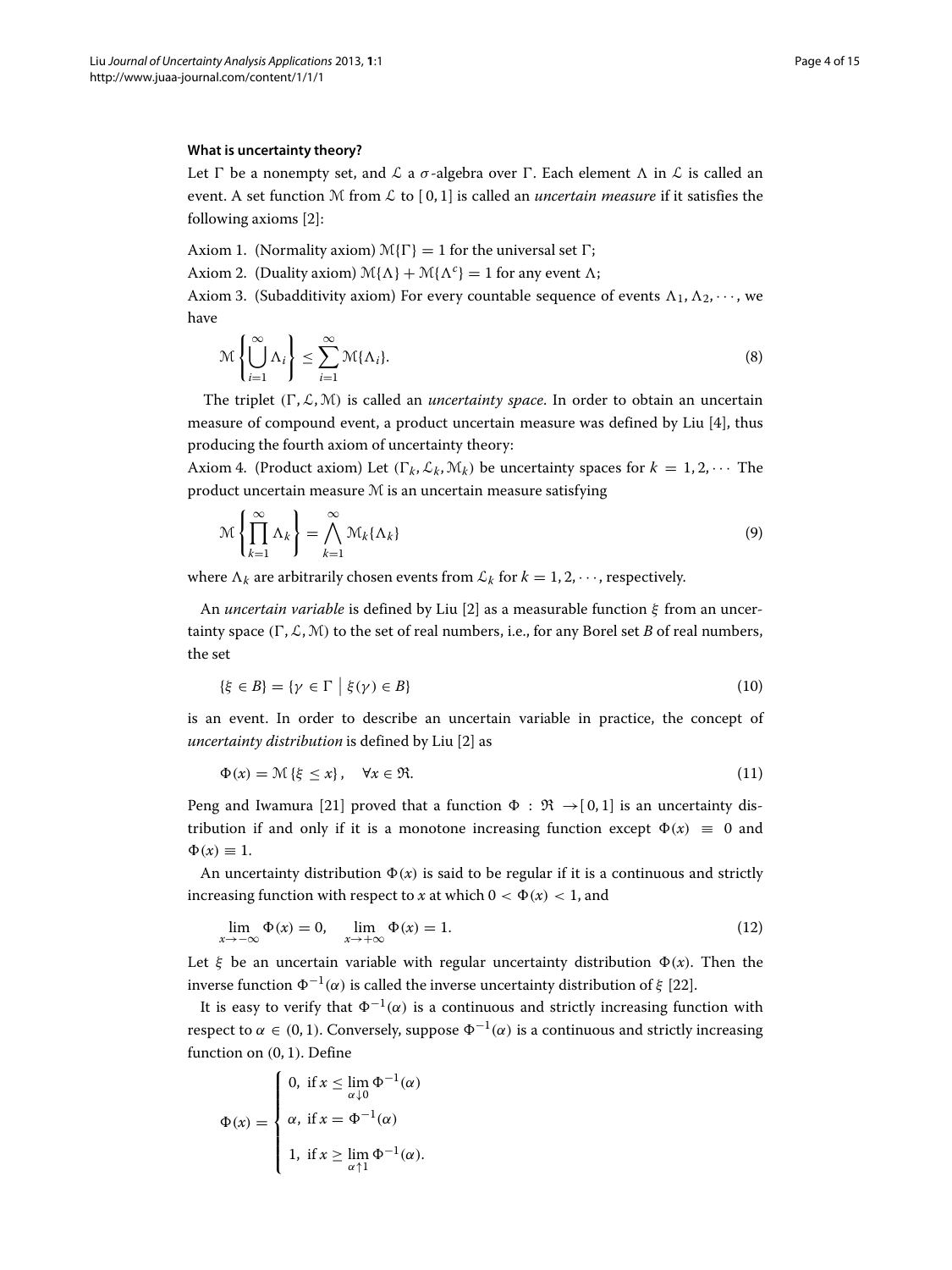$$
\mathcal{M}{\xi \leq \Phi^{-1}(\alpha)} = \Phi(\Phi^{-1}(\alpha)) = \alpha.
$$

Thus,  $\Phi^{-1}(\alpha)$  is just the inverse uncertainty distribution of the uncertain variable  $\xi$ . Hence, we have a sufficient and necessary condition of inverse uncertainty distribution: A function  $\Phi^{-1}(\alpha) : (0,1) \to \Re$  is an inverse uncertainty distribution if and only if it is a continuous and strictly increasing function with respect to  $\alpha$ .

The *expected value* of an uncertain variable ξ is defined by Liu [\[2\]](#page-13-1) as an average value of the uncertain variable in the sense of uncertain measure, i.e.,

$$
E[\xi] = \int_0^{+\infty} \mathcal{M}\{\xi \ge r\} dr - \int_{-\infty}^0 \mathcal{M}\{\xi \le r\} dr \tag{13}
$$

provided that at least one of the two integrals is finite. If ξ has an uncertainty distribution , then the expected value may be calculated by

$$
E[\xi] = \int_0^{+\infty} (1 - \Phi(x)) dx - \int_{-\infty}^0 \Phi(x) dx.
$$
 (14)

Independence is an extremely important concept in uncertainty theory. The uncertain variables  $\xi_1, \xi_2, \cdots, \xi_n$  are said to be independent [\[4\]](#page-13-3) if

$$
\mathcal{M}\left\{\bigcap_{i=1}^{n}(\xi_{i}\in B_{i})\right\}=\bigwedge_{i=1}^{n}\mathcal{M}\left\{\xi_{i}\in B_{i}\right\}\tag{15}
$$

for any Borel sets  $B_1, B_2, \cdots, B_n$  of real numbers. Equivalently, those uncertain variables are independent if and only if

$$
\mathcal{M}\left\{\bigcup_{i=1}^{n}(\xi_{i}\in B_{i})\right\}=\bigvee_{i=1}^{n}\mathcal{M}\left\{\xi_{i}\in B_{i}\right\}.
$$
\n(16)

Let  $\xi_1, \xi_2, \dots, \xi_n$  be independent uncertain variables with uncertainty distributions  $\Phi_1, \Phi_2, \cdots, \Phi_n$ , respectively. If the function  $f(x_1, x_2, \cdots, x_n)$  is strictly increasing with respect to  $x_1, x_2, \dots, x_m$  and strictly decreasing with respect to  $x_{m+1}, x_{m+2}, \dots, x_n$ , then  $\xi = f(\xi_1, \xi_2, \dots, \xi_n)$  is an uncertain variable with inverse uncertainty distribution

$$
\Psi^{-1}(\alpha) = f(\Phi_1^{-1}(\alpha), \cdots, \Phi_m^{-1}(\alpha), \Phi_{m+1}^{-1}(1-\alpha), \cdots, \Phi_n^{-1}(1-\alpha)).
$$
\n(17)

Then Liu and Ha [\[23\]](#page-13-22) proved that the uncertain variable  $\xi = f(\xi_1, \xi_2, \dots, \xi_n)$  has an expected value

$$
E[\xi] = \int_0^1 f(\Phi_1^{-1}(\alpha), \cdots, \Phi_m^{-1}(\alpha), \Phi_{m+1}^{-1}(1-\alpha), \cdots, \Phi_n^{-1}(1-\alpha)) d\alpha.
$$
 (18)

For exploring the details of uncertainty theory, the readers may consult Liu [\[24\]](#page-13-23).

### **Uncertain process**

Let *T* be a totally ordered set (that is usually "time"), and let  $(\Gamma, \mathcal{L}, \mathcal{M})$  be an uncertainty space. An *uncertain process* is defined by Liu [\[3\]](#page-13-2) as a measurable function from  $T \times (\Gamma, \mathcal{L}, \mathcal{M})$  to the set of real numbers, i.e., for each  $t \in T$  and any Borel set *B* of real numbers, the set

$$
\{X_t \in B\} = \{ \gamma \in \Gamma \mid X_t(\gamma) \in B \}
$$
\n<sup>(19)</sup>

is an event. In other words, an uncertain process is a sequence of uncertain variables indexed by time.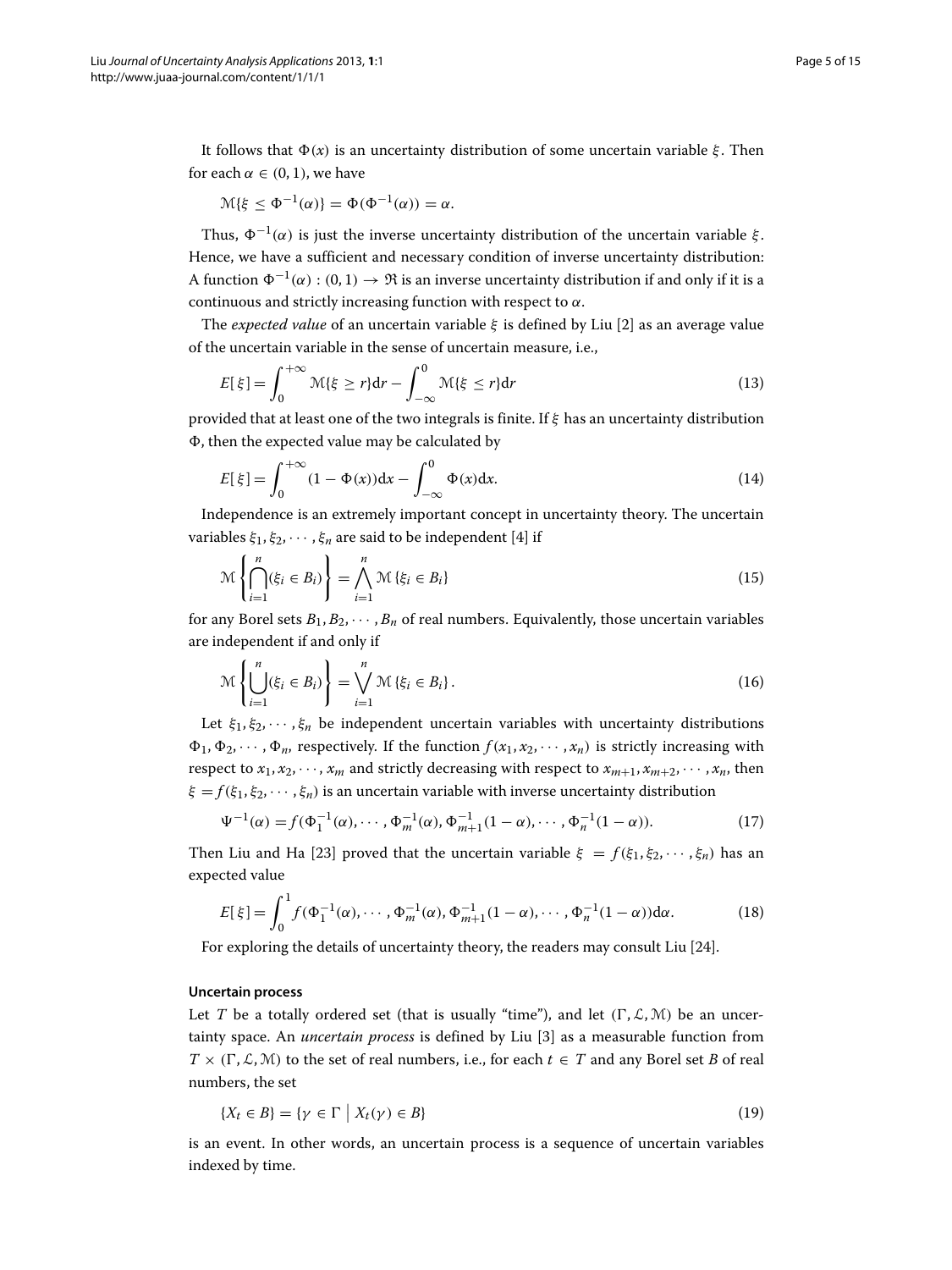Note that if the index set  $T$  becomes a partially ordered set (e.g., time  $\times$  space, or a surface), then  $X_t$  is called an *uncertain field* provided that  $X_t$  is an uncertain variable at each point *t*. That is, an uncertain field is a generalization of an uncertain process.

An uncertain process  $X_t$  is said to have an uncertainty distribution  $\Phi_t(x)$  if at each time *t*, the uncertain variable  $X_t$  has the uncertainty distribution  $\Phi_t(x)$ . It is easy to prove that  $\Phi_t(x)$  is a monotone increasing function with respect to *x* and  $\Phi_t(x) \neq 0$ ,  $\Phi_t(x) \neq 1$ . Conversely, if at each time *t*,  $\Phi_t(x)$  is a monotone increasing function except  $\Phi_t(x) \equiv 0$ and  $\Phi_t(x) \equiv 1$ , it follows that there exists an uncertain variable  $\xi_t$  whose uncertainty distribution is just  $\Phi_t(x)$ . Define

$$
X_t = \xi_t, \quad \forall t \in T.
$$

Then  $X_t$  is an uncertain process and has the uncertainty distribution  $\Phi_t(x)$ . Thus, a function  $\Phi_t(x)$ :  $T \times \mathfrak{R} \to [0, 1]$  is an uncertainty distribution of uncertain process if and only if at each time *t*, it is a monotone increasing function except  $\Phi_t(x) \equiv 0$  and  $\Phi_t(x) \equiv 1$ .

An uncertainty distribution  $\Phi_t(x)$  is said to be regular if at each time *t*, it is a continuous and strictly increasing function with respect to *x* at which  $0 < \Phi_t(x) < 1$ , and

$$
\lim_{x \to -\infty} \Phi_t(x) = 0, \quad \lim_{x \to +\infty} \Phi_t(x) = 1.
$$
\n(20)

Let  $X_t$  be an uncertain process with regular uncertainty distribution  $\Phi_t(x)$ . Then the inverse function  $Φ_t^{-1}(α)$  is called the inverse uncertainty distribution of  $X_t$ . It is easy to prove that  $\Phi_t^{-1}(\alpha)$  is a continuous and strictly increasing function with respect to  $\alpha \in (0,1)$ . Conversely, if  $\Phi_t^{-1}(\alpha)$  is a continuous and strictly increasing function with respect to  $\alpha \in (0, 1)$ , it follows that there exists an uncertain variable  $\xi_t$  whose inverse uncertainty distribution is just  $\Phi_t^{-1}(\alpha)$ . Define

$$
X_t = \xi_t, \quad \forall t \in T.
$$

Then  $X_t$  is an uncertain process and has the inverse uncertainty distribution  $\Phi_t^{-1}(\alpha)$ . Hence, a function  $\Phi_t^{-1}(\alpha)$  :  $T \times (0,1) \to \Re$  is an inverse uncertainty distribution of uncertain process if and only if at each time *t*, it is a continuous and strictly increasing function with respect to  $\alpha$ .

An uncertain process  $X_t$  is said to have *independent increments* if

$$
X_{t_0}, X_{t_1} - X_{t_0}, X_{t_2} - X_{t_1}, \cdots, X_{t_k} - X_{t_{k-1}}
$$
\n
$$
(21)
$$

are independent uncertain variables where  $t_0$  is the initial time and  $t_1, t_2, \dots, t_k$  are any times with  $t_0 < t_1 < \cdots < t_k$ . That is, an independent increment process means that its increments are independent uncertain variables whenever the time intervals do not overlap. Let  $X_t$  be a sample-continuous independent increment process with an uncertainty distribution  $\Phi_t(x)$  at each time *t*. When *f* is a strictly increasing function, Liu [\[25\]](#page-14-0) proved that the supremum

$$
\sup_{0 \le t \le s} f(X_t) \tag{22}
$$

has an uncertainty distribution

$$
\Psi(x) = \inf_{0 \le t \le s} \Phi_t(f^{-1}(x)).
$$
\n(23)

This result is called the *extreme value theorem* of uncertain process.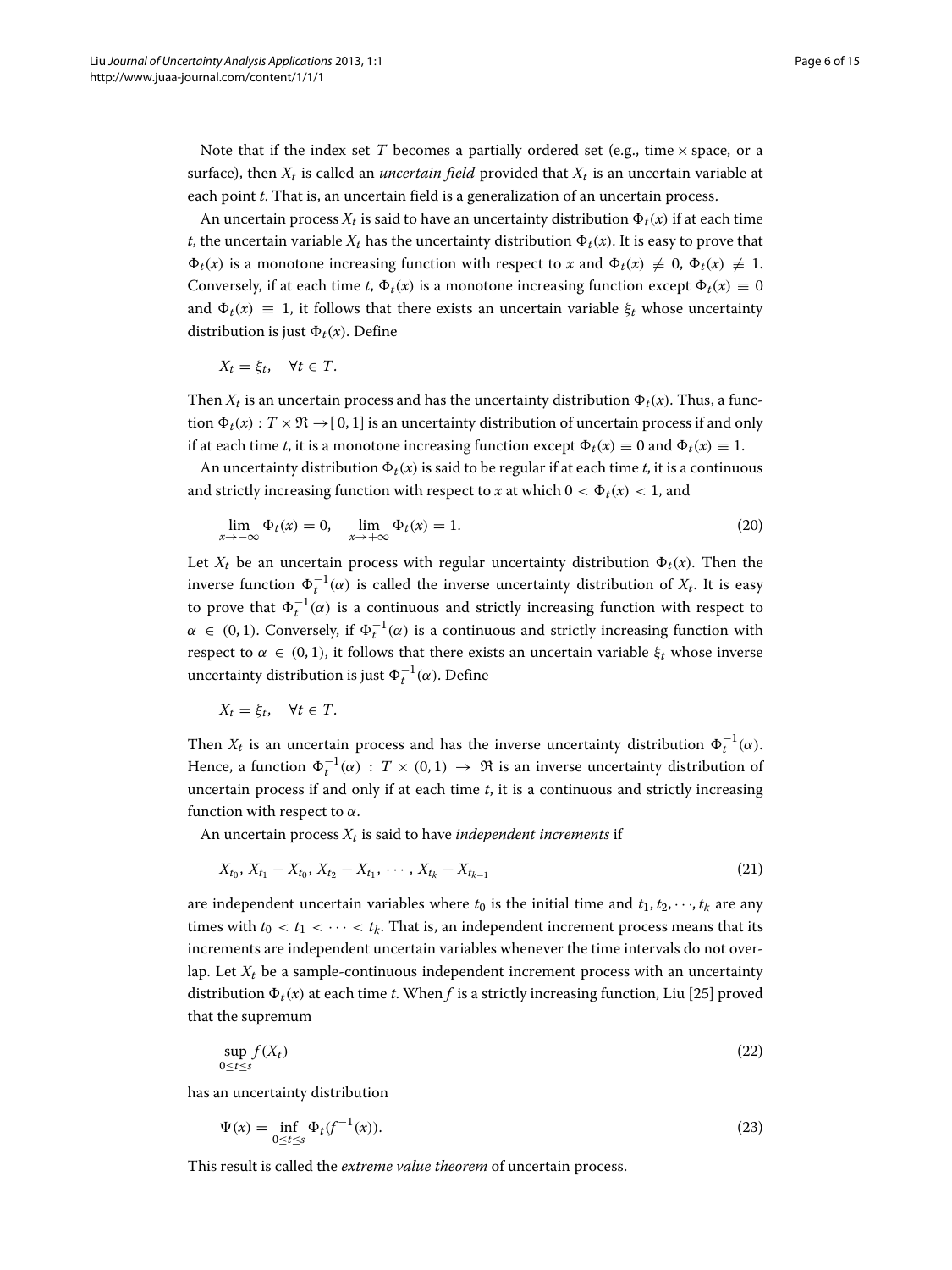An uncertain process  $X_t$  is said to have *stationary increments* if its increments are identically distributed uncertain variables whenever the time intervals have the same length, i.e., for any given  $t > 0$ , the increments  $X_{s+t} - X_s$  are identically distributed uncertain variables for all *s* > 0.

Let  $X_t$  be a stationary independent increment process with a crisp initial value  $X_0$ . Liu [\[22\]](#page-13-21) showed that there exist two real numbers *a* and *b* such that the expected value

$$
E[X_t] = a + bt \tag{24}
$$

for any time *t* ≥ 0. Furthermore, Chen [\[26\]](#page-14-1) verified that there exists a real number *c* such that the variance

$$
V[X_t] = ct^2 \tag{25}
$$

for any time  $t \geq 0$ .

As an important type of uncertain process, a canonical process is a stationary independent increment process whose increments are normal uncertain variables. More precisely, an uncertain process  $C_t$  is called a *canonical process* by Liu [\[4\]](#page-13-3) if (1)  $C_0 = 0$  and almost all sample paths are Lipschitz continuous,  $(2)$   $C_t$  has stationary and independent increments, and (3) every increment  $C_{s+t} - C_s$  is a normal uncertain variable with expected value 0 and variance *t*2.

It is easy to verify that the canonical process  $C_t$  is a normal uncertain variable with expected value 0 and variance  $t^2$  and has an uncertainty distribution

$$
\Phi(x) = \left(1 + \exp\left(-\frac{\pi x}{\sqrt{3}t}\right)\right)^{-1} \tag{26}
$$

at each time  $t > 0$ . In addition, for each time  $t > 0$ , the ratio  $C_t/t$  is a normal uncertain variable with expected value 0 and variance 1. That is,

$$
\frac{C_t}{t} \sim \mathcal{N}(0, 1) \tag{27}
$$

for any  $t > 0$ .

What is the difference between canonical process and the Wiener process? First, canonical process is an uncertain process while the Wiener process is a stochastic process. Second, almost all sample paths of canonical process are Lipschitz continuous functions while almost all sample paths of the Wiener process are continuous but non-Lipschitz functions. Third, canonical process has a variance  $t^2$  while the Wiener process has a variance *t* at each time *t*.

# **Uncertain calculus**

Uncertain calculus is a branch of mathematics that deals with differentiation and integration of uncertain processes. The key concept in uncertain calculus is the uncertain integral that allows us to integrate an uncertain process (the integrand) with respect to the canonical process (the integrator). The result of the uncertain integral is another uncertain process.

Let  $X_t$  be an uncertain process and let  $C_t$  be a canonical process. For any partition of closed interval [ $a$ ,  $b$ ] with  $a = t_1 < t_2 < \cdots < t_{k+1} = b$ , the mesh is written as

$$
\Delta = \max_{1 \le i \le k} |t_{i+1} - t_i|.
$$
\n(28)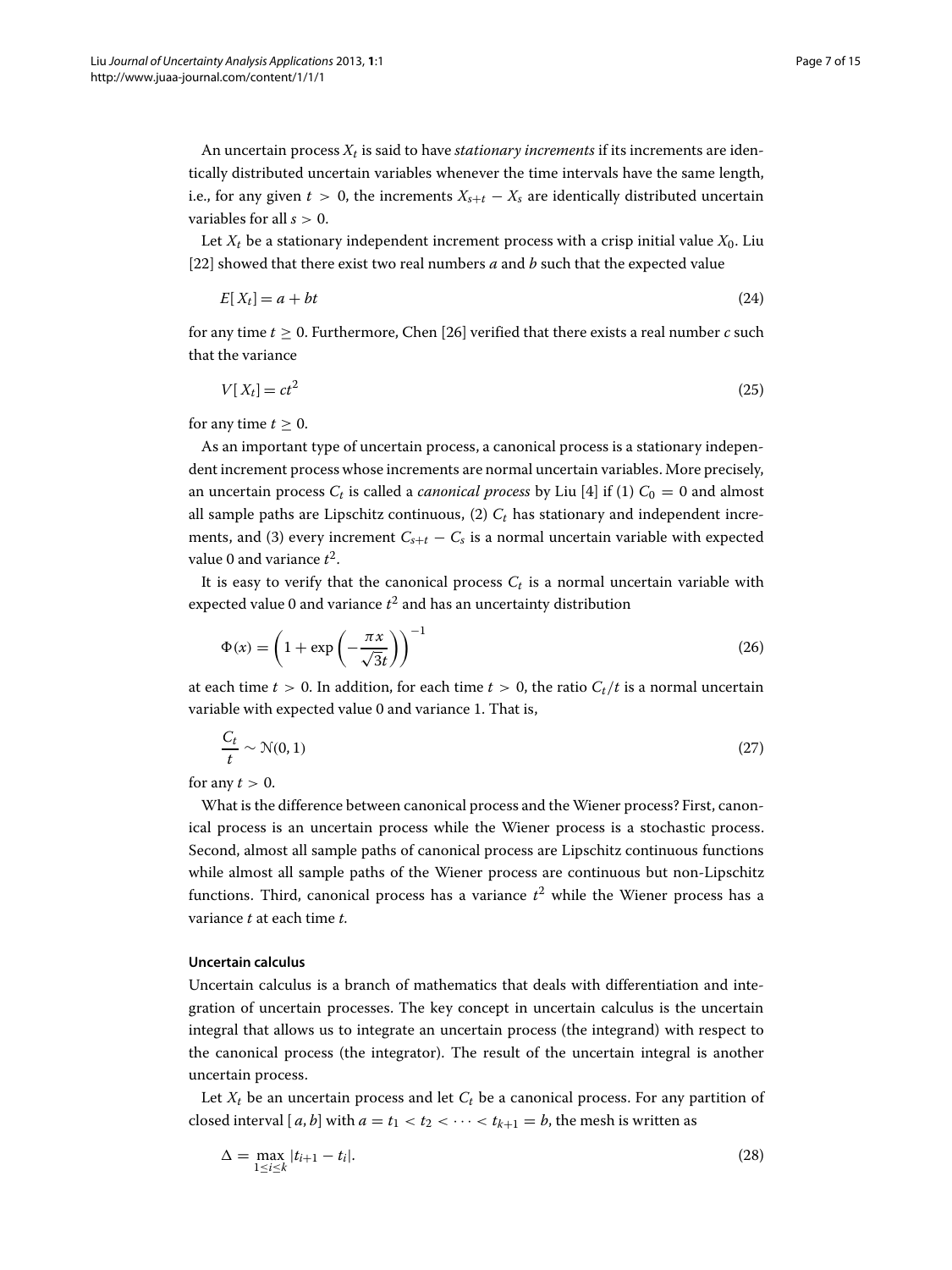Then the *uncertain integral* of  $X_t$  with respect to  $C_t$  is defined by Liu [\[4\]](#page-13-3) as

<span id="page-7-0"></span>
$$
\int_{a}^{b} X_{t} dC_{t} = \lim_{\Delta \to 0} \sum_{i=1}^{k} X_{t_{i}} \cdot (C_{t_{i+1}} - C_{t_{i}})
$$
\n(29)

provided that the limit exists almost surely and is finite. Since  $X_t$  and  $C_t$  are uncertain variables at each time *t*, the limit in Equation [29](#page-7-0) is also an uncertain variable.

Let  $Z_t$  be an uncertain process. If there exist two uncertain processes  $\mu_t$  and  $\sigma_t$  such that

$$
Z_t = Z_0 + \int_0^t \mu_s \mathrm{d}s + \int_0^t \sigma_s \mathrm{d}C_s \tag{30}
$$

for any  $t \geq 0$ , then we say  $Z_t$  has an *uncertain differential* 

$$
dZ_t = \mu_t dt + \sigma_t dC_t. \tag{31}
$$

In this case,  $Z_t$  is called an uncertain process with drift  $\mu_t$  and diffusion  $\sigma_t$ . It is clear that uncertain integral and differential are mutually inverse operations. Please also note that an uncertain differential of an uncertain process has two parts, the "d*t*" part and the "d*Ct*" part.

Let  $h(t, c)$  be a continuously differentiable function. Liu [\[4\]](#page-13-3) showed that the uncertain process  $Z_t = h(t, C_t)$  has an uncertain differential

$$
dZ_t = \frac{\partial h}{\partial t}(t, C_t)dt + \frac{\partial h}{\partial c}(t, C_t)dC_t.
$$
\n(32)

This result is called the *fundamental theorem of uncertain calculus*.

*Example 1.* Let us calculate the uncertain differential of  $tC_t$ . In this case, we have  $h(t, c)$  = *tc* whose partial derivatives are

$$
\frac{\partial h}{\partial t}(t,c) = c, \quad \frac{\partial h}{\partial c}(t,c) = t.
$$

It follows from the fundamental theorem of uncertain calculus that

$$
d(tC_t) = C_t dt + t dC_t.
$$
\n(33)

*Example 2.* Let us calculate the uncertain differential of  $C_t^2$ . In this case, we have  $h(t, c) =$ *c*<sup>2</sup> whose partial derivatives are

$$
\frac{\partial h}{\partial t}(t, c) = 0, \quad \frac{\partial h}{\partial c}(t, c) = 2c.
$$

It follows from the fundamental theorem of uncertain calculus that

$$
dC_t^2 = 2C_t dC_t. \tag{34}
$$

*Example 3.* Let  $f(c)$  be a continuously differentiable function. Then we have

$$
\frac{\partial f}{\partial t}(c) = 0, \quad \frac{\partial f}{\partial c}(c) = f'(c).
$$

It follows from the fundamental theorem of uncertain calculus that the uncertain process  $f(C_t)$  has an uncertain differential

$$
df(C_t) = f'(C_t) dC_t.
$$
\n(35)

This formula is also called the *chain rule* of uncertain calculus.

As supplements to uncertain integral, Liu and Yao [\[27\]](#page-14-2) suggested an uncertain integral with respect to multiple canonical processes. More generally, Chen and Ralescu [\[28\]](#page-14-3) presented an uncertain integral with respect to the general Liu process.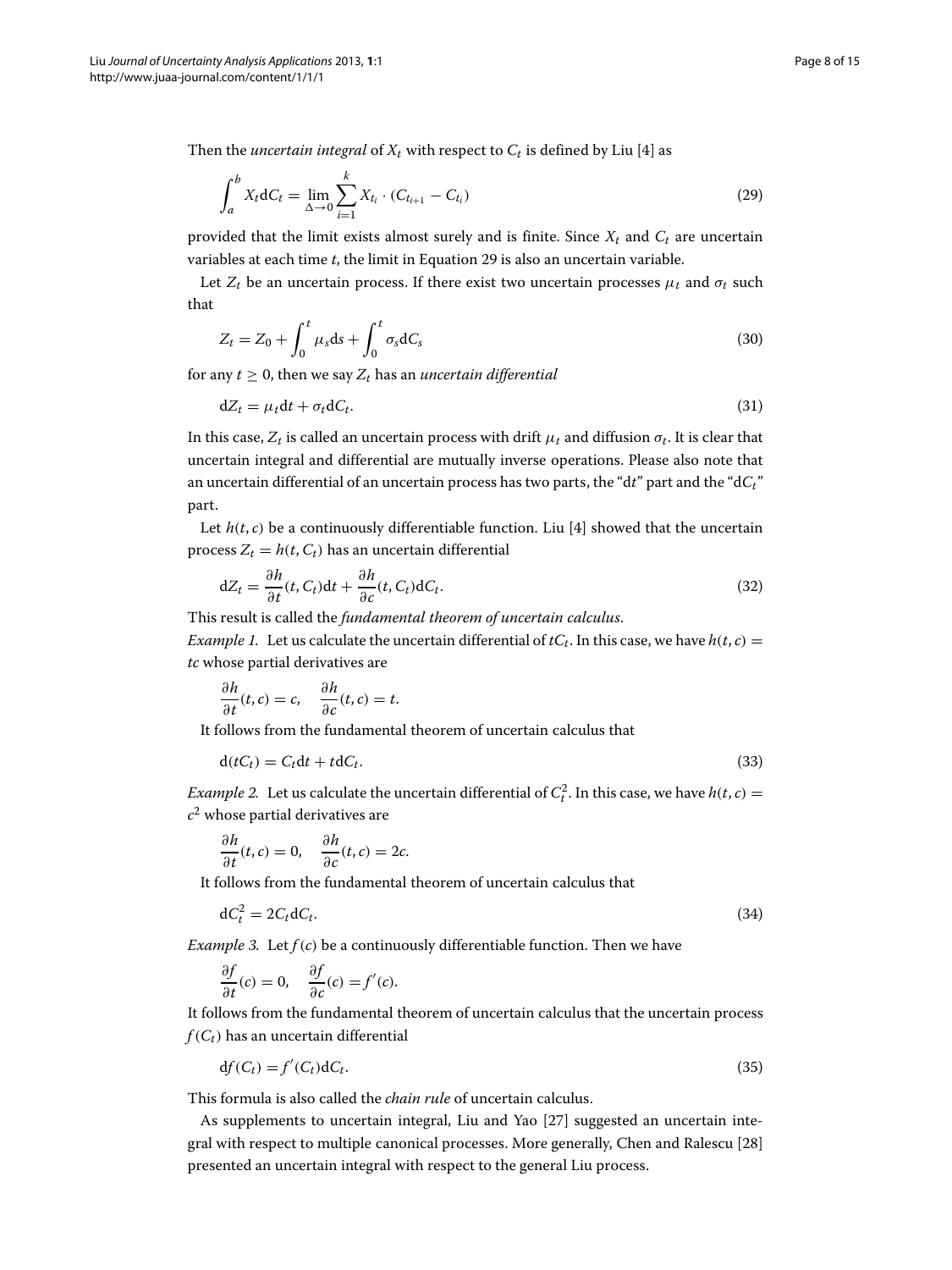#### **Uncertain differential equation**

The study of uncertain differential equation was pioneered by Liu [\[3\]](#page-13-2). Nowadays, uncertain differential equation has achieved fruitful results in both theory and practice. Let *f* and *g* be two functions. Then

<span id="page-8-0"></span>
$$
dX_t = f(t, X_t)dt + g(t, X_t)dC_t
$$
\n(36)

is called an *uncertain differential equation*. A solution is an uncertain process  $X_t$  that satisfies Equation [36](#page-8-0) identically in *t*.

Some analytic methods have been proposed for solving uncertain differential equations. For example, Chen and Liu [\[5\]](#page-13-4) showed that the linear uncertain differential equation

$$
dX_t = (u_{1t}X_t + u_{2t})dt + (v_{1t}X_t + v_{2t})dC_t
$$
\n(37)

has a solution

$$
X_t = U_t \left(X_0 + \int_0^t \frac{u_{2s}}{U_s} ds + \int_0^t \frac{v_{2s}}{U_s} dC_s\right)
$$
\n(38)

where

$$
U_t = \exp\left(\int_0^t u_{1s} ds + \int_0^t v_{1s} dC_s\right).
$$
\n(39)

In addition, Liu [\[7\]](#page-13-6) verified that the nonlinear uncertain differential equation like

$$
dX_t = f(t, X_t)dt + \sigma_t X_t dC_t
$$
\n(40)

has a solution

$$
X_t = Y_t^{-1} Z_t \tag{41}
$$

where

$$
Y_t = \exp\left(-\int_0^t \sigma_s dC_s\right) \tag{42}
$$

and  $Z_t$  is the solution of uncertain differential equation

$$
dZ_t = Y_t f(t, Y_t^{-1} Z_t) dt
$$
\n(43)

with initial value  $Z_0 = X_0$ .

An important contribution to uncertain differential equation is the existence and uniqueness theorem by Chen and Liu [\[5\]](#page-13-4). An uncertain differential equation has a unique solution if the coefficients  $f(t, x)$  and  $g(t, x)$  satisfy linear growth condition

$$
|f(t,x)| + |g(t,x)| \le L(1+|x|), \quad \forall x \in \mathfrak{R}, t \ge 0
$$
\n
$$
(44)
$$

and Lipschitz condition

$$
|f(t,x) - f(t,y)| + |g(t,x) - g(t,y)| \le L|x - y|, \quad \forall x, y \in \mathfrak{R}, t \ge 0
$$
 (45)

for some constant *L*. Moreover, the solution is sample-continuous.

The concept of stability was given by Liu [\[4\]](#page-13-3). An uncertain differential equation is said to be *stable* if for any two solutions  $X_t$  and  $Y_t$ , we have

$$
\lim_{|X_0 - Y_0| \to 0} \mathcal{M}\{|X_t - Y_t| > \varepsilon\} = 0, \quad \forall t > 0
$$
\n
$$
(46)
$$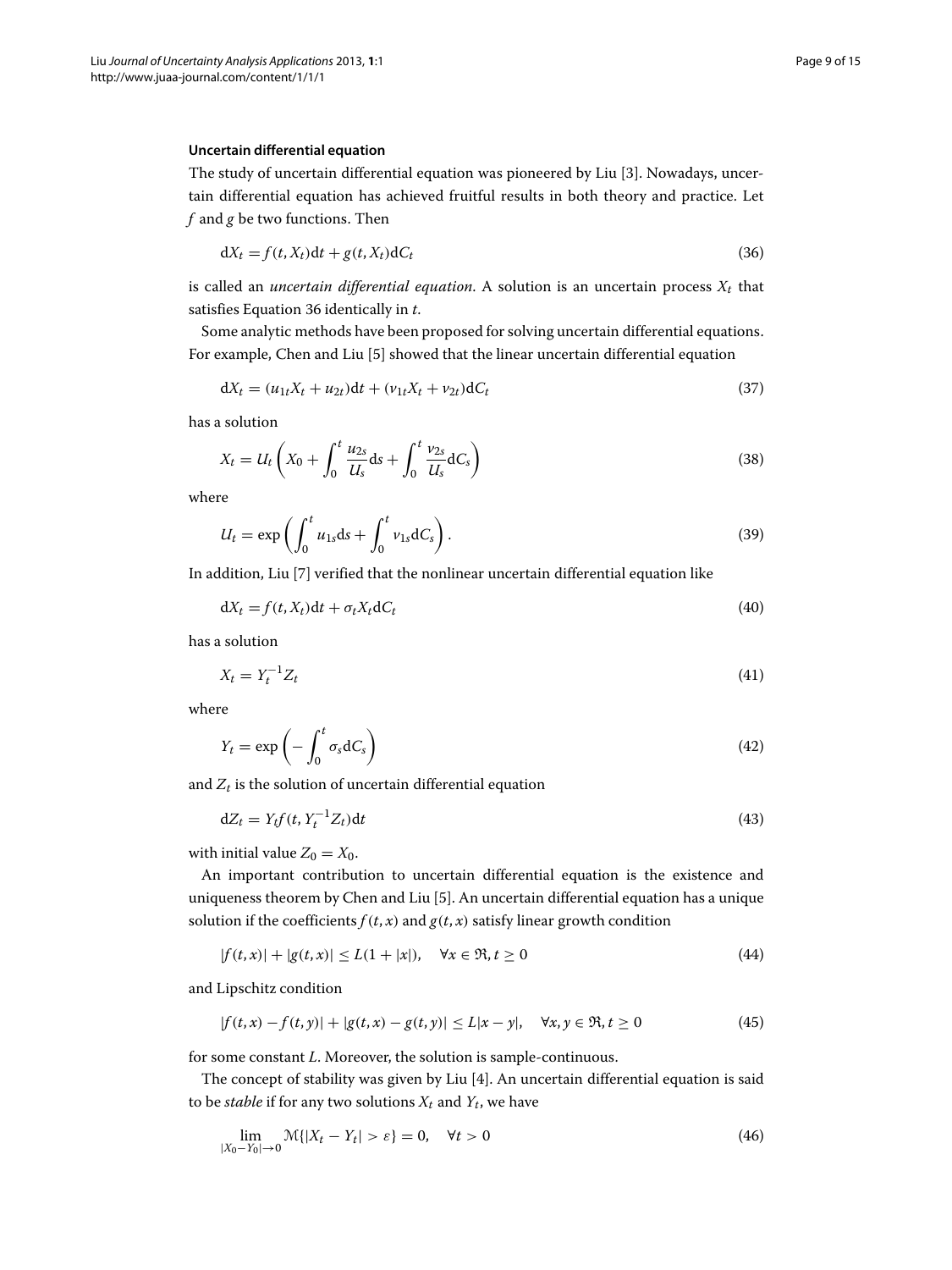for any given number  $\varepsilon > 0$ . Yao et al. [\[29\]](#page-14-4) proved that the uncertain differential equation is stable if the coefficients  $f(t, x)$  and  $g(t, x)$  satisfy linear growth condition

$$
|f(t,x)| + |g(t,x)| \le K(1+|x|), \quad \forall x \in \mathfrak{R}, t \ge 0
$$
\n(47)

for some constant *K* and strong Lipschitz condition

$$
|f(t,x) - f(t,y)| + |g(t,x) - g(t,y)| \le L(t)|x - y|, \quad \forall x, y \in \mathfrak{R}, t \ge 0
$$
 (48)

for some bounded and integrable function  $L(t)$  on  $[0, +\infty)$ .

Uncertain differential equation has been extended by many scholars. For example, uncertain delay differential equation was studied among others by Barbacioru [\[30\]](#page-14-5), Ge and Zhu [\[31\]](#page-14-6), and Liu and Fei [\[32\]](#page-14-7). In addition, uncertain differential equation with jumps was suggested by Yao [\[33\]](#page-14-8), and backward uncertain differential equation was discussed by Ge and Zhu [\[34\]](#page-14-9).

#### **Numerical method**

Let  $\alpha$  be a number with  $0 < \alpha < 1$ . An uncertain differential equation

$$
dX_t = f(t, X_t)dt + g(t, X_t)dC_t
$$
\n(49)

is said to have an  $\alpha$ -path  $X_t^{\alpha}$  if it solves the corresponding ordinary differential equation

$$
dX_t^{\alpha} = f(t, X_t^{\alpha})dt + |g(t, X_t^{\alpha})| \Phi^{-1}(\alpha)dt
$$
\n(50)

where  $\Phi^{-1}(\alpha)$  is the inverse uncertainty distribution of standard normal uncertain variable, i.e.,

$$
\Phi^{-1}(\alpha) = \frac{\sqrt{3}}{\pi} \ln \frac{\alpha}{1 - \alpha}.\tag{51}
$$

Then

$$
\mathcal{M}\{X_t \le X_t^\alpha, \forall t\} = \alpha,\tag{52}
$$

$$
\mathcal{M}\{X_t > X_t^{\alpha}, \forall t\} = 1 - \alpha. \tag{53}
$$

This result is called the *Yao-Chen formula* [\[8\]](#page-13-7). In addition, at each time *t*, the solution *Xt* has an inverse uncertainty distribution

$$
\Psi_t^{-1}(\alpha) = X_t^{\alpha}.\tag{54}
$$

Furthermore, for any monotone (increasing or decreasing) function *J*, we have

$$
E[J(X_t)] = \int_0^1 J(X_t^{\alpha}) d\alpha.
$$
\n(55)

The Yao-Chen formula relates uncertain differential equations and ordinary differential equations, just like that Feynman-Kac formula relates stochastic differential equations and partial differential equations.

It is almost impossible to find analytic solutions for general uncertain differential equations. This fact provides a motivation to design a numerical method to solve general uncertain differential equation

$$
dX_t = f(t, X_t)dt + g(t, X_t)dC_t.
$$
\n(56)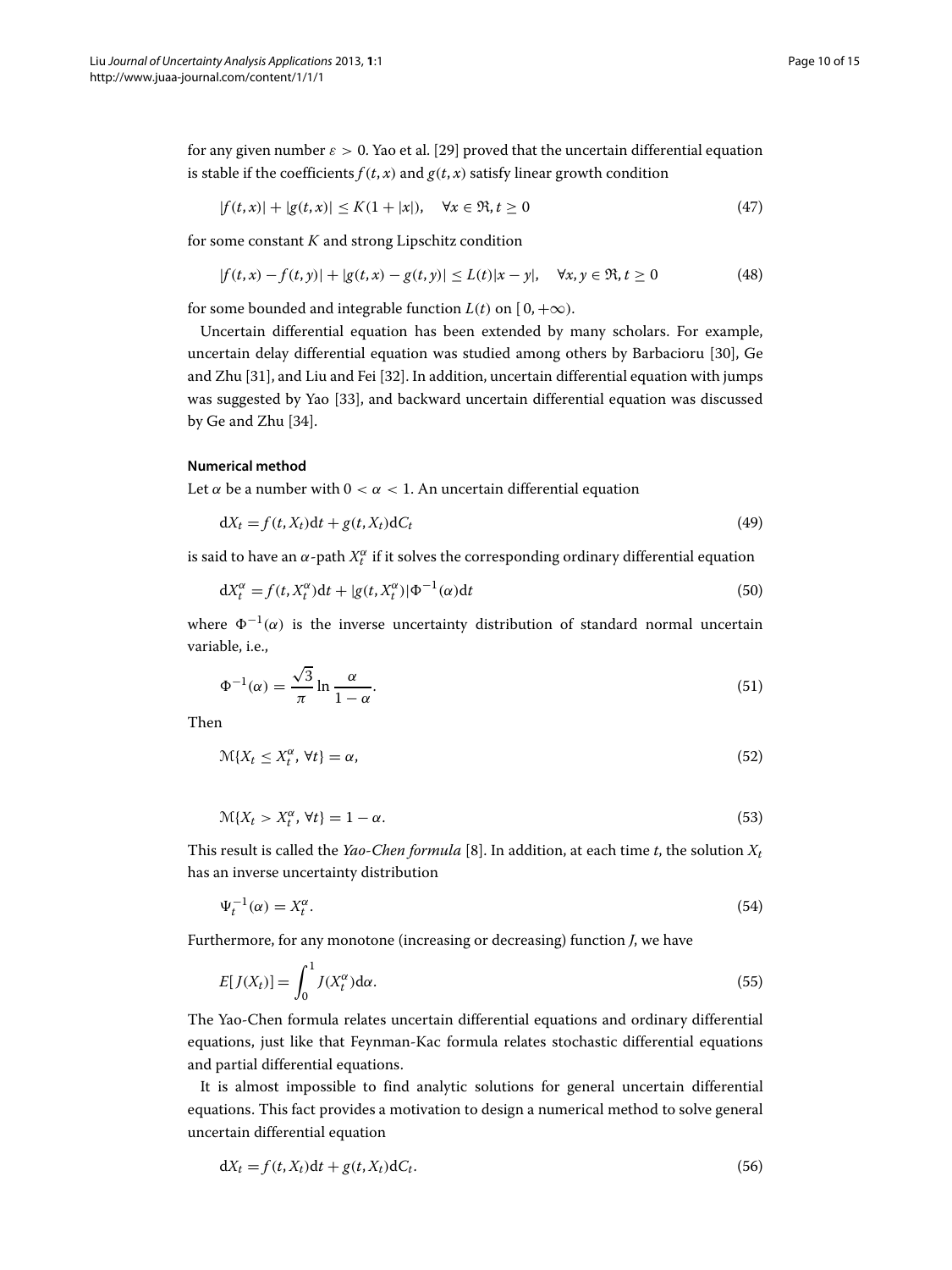In order to do so, a key point is to obtain an inverse uncertainty distribution  $\Psi_t^{-1}(\alpha)$ of its solution  $X_t$  at any given time  $t$ . For this purpose, Yao and Chen [\[8\]](#page-13-7) designed the following algorithm:

#### **Step 1.** Fix  $\alpha$  on  $(0, 1)$ .

**Step 2.** Solve  $dX_t^{\alpha} = f(t, X_t^{\alpha})dt + |g(t, X_t^{\alpha})| \Phi^{-1}(\alpha)dt$  by any method of ordinary differential equation and obtain the  $\alpha$ -path  $X_t^{\alpha}$ , for example, by using the recursion formula

$$
X_{i+1}^{\alpha} = X_i^{\alpha} + f(t_i, X_i^{\alpha})h + |g(t_i, X_i^{\alpha})| \Phi^{-1}(\alpha)h
$$
\n
$$
(57)
$$

where  $\Phi$  is the standard normal uncertainty distribution and *h* is the step length. **Step 3.** The inverse uncertainty distribution of the solution  $X_t$  is determined by

$$
\Psi_t^{-1}(\alpha) = X_t^{\alpha}.\tag{58}
$$

#### **Uncertain stock model**

Uncertain differential equations were first introduced into finance by Liu [\[4\]](#page-13-3) in which an *uncertain stock model* was proposed,

$$
\begin{cases} dX_t = rX_t dt \\ dY_t = eY_t dt + \sigma Y_t dC_t \end{cases}
$$
\n(59)

where  $X_t$  is the bond price,  $Y_t$  is the stock price, *r* is the riskless interest rate, *e* is the log-drift,  $\sigma$  is the log-diffusion, and  $C_t$  is a canonical process.

A *European call option* is a contract that gives the holder the right to buy a stock at an expiration time *s* for a strike price *K*. The payoff from a European call option is  $(Y_s - K)^+$ since the option is rationally exercised if and only if  $Y_s > K$ . Considering the time value of money resulted from the bond, the present value of this payoff is  $\exp(-rs)(Y_s - K)^+$ . Hence, the European call option price should be the expected present value of the payoff, i.e.,

$$
f_c = \exp(-rs)E[(Y_s - K)^+] \tag{60}
$$

Liu [\[4\]](#page-13-3) proved that

$$
f_c = \exp(-rs)Y_0 \int_{K/Y_0}^{+\infty} \left(1 + \exp\left(\frac{\pi(\ln y - es)}{\sqrt{3}\sigma s}\right)\right)^{-1} dy.
$$
 (61)

A *European put option* is a contract that gives the holder the right to sell a stock at an expiration time *s* for a strike price *K*. The payoff from a European put option is  $(K - Y_s)^+$ since the option is rationally exercised if and only if  $Y_s < K$ . Considering the time value of money resulted from the bond, the present value of this payoff is  $\exp(-rs)(K - Y_s)^+$ . Hence, the European put option price should be the expected present value of the payoff, i.e.,

$$
f_p = \exp(-rs)E[(K - Y_s)^+] \,. \tag{62}
$$

Liu [\[4\]](#page-13-3) proved that

$$
f_p = \exp(-rs)Y_0 \int_0^{K/Y_0} \left(1 + \exp\left(\frac{\pi (es - \ln y)}{\sqrt{3}\sigma s}\right)\right)^{-1} dy.
$$
 (63)

An *American call option* is a contract that gives the holder the right to buy a stock at any time prior to an expiration time *s* for a strike price *K*. It is clear that the payoff from an American call option is the supremum of  $(Y_t - K)^+$  over the time interval [0, *s*].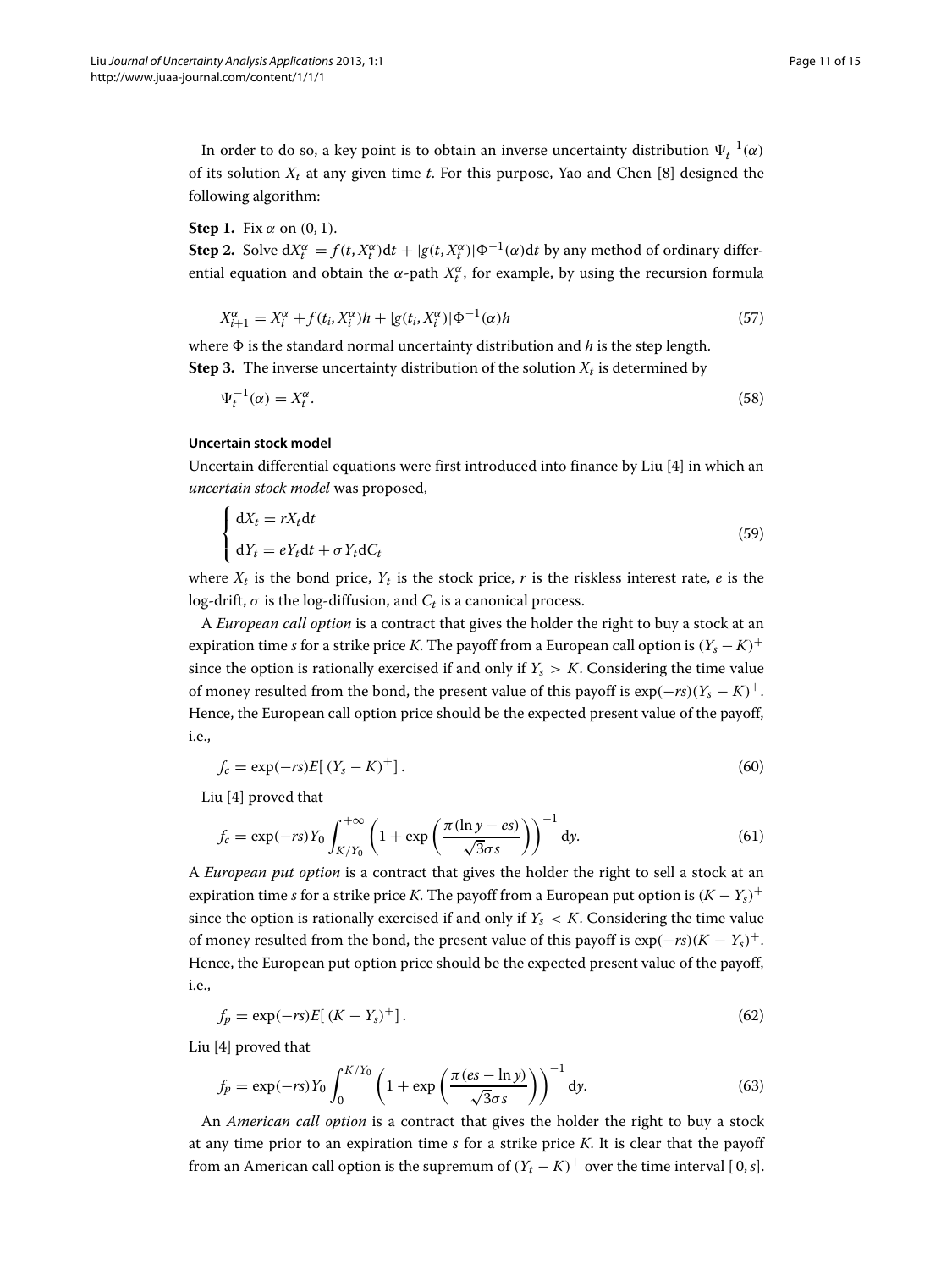Considering the time value of money resulted from the bond, the present value of this payoff is

$$
\sup_{0 \le t \le s} \exp(-rt)(Y_t - K)^+.
$$
\n(64)

Hence, the American call option price should be the expected present value of the payoff, i.e.,

$$
f_c = E \left[ \sup_{0 \le t \le s} \exp(-rt)(Y_t - K)^+ \right].
$$
 (65)

Chen [\[10\]](#page-13-9) proved that

$$
f_c = \exp(-rs)Y_0 \int_{K/Y_0}^{+\infty} \left(1 + \exp\left(\frac{\pi(\ln y - es)}{\sqrt{3}\sigma s}\right)\right)^{-1} dy.
$$
 (66)

An *American put option* is a contract that gives the holder the right to sell a stock at any time prior to an expiration time *s* for a strike price *K*. It is clear that the payoff from an American put option is the supremum of  $(K - Y_t)^+$  over the time interval [0, *s*]. Considering the time value of money resulted from the bond, the present value of this payoff is

$$
\sup_{0 \le t \le s} \exp(-rt)(K - Y_t)^+.
$$
\n(67)

Hence, the American put option price should be the expected present value of the payoff, i.e.,

$$
f_p = E\left[\sup_{0 \le t \le s} \exp(-rt)(K - Y_t)^+\right].
$$
\n(68)

Chen [\[10\]](#page-13-9) proved that

$$
f_p = \int_0^{K \exp(-rs)} \sup_{0 \le t \le s} \left(1 + \exp\left(\frac{e}{\sqrt{3}\sigma} + \frac{\pi}{\sqrt{3}\sigma t} \ln \frac{Y_0}{K - y \exp(rt)}\right)\right)^{-1} dy.
$$

It is emphasized that other stock models were also actively investigated by Peng and Yao [\[11\]](#page-13-10), Yu [\[12\]](#page-13-11), and Chen et al. [\[35\]](#page-14-10), among others.

#### **Uncertain currency model**

Liu and Chen [\[13\]](#page-13-12) assumed that the exchange rate follows an uncertain differential equation and then proposed an *uncertain currency model*,

$$
\begin{cases}\ndX_t = uX_t dt & \text{(Domestic currency)} \\
dY_t = vY_t dt & \text{(Foreign currency)} \\
dZ_t = eZ_t dt + \sigma Z_t dC_t & \text{(Exchange rate)}\n\end{cases}
$$
\n(69)

where  $X_t$  represents the domestic currency with domestic interest rate  $u$ ,  $Y_t$  represents the foreign currency with foreign interest rate  $v$ , and  $Z_t$  represents the exchange rate, that is, the domestic currency price of one unit of foreign currency at time *t*.

A *currency option* is a contract that gives the holder the right to exchange one unit of foreign currency at an expiration time *s* for *K* units of domestic currency. Suppose that the price of this contract is  $f$  in domestic currency. Then the investor pays  $f$  for buying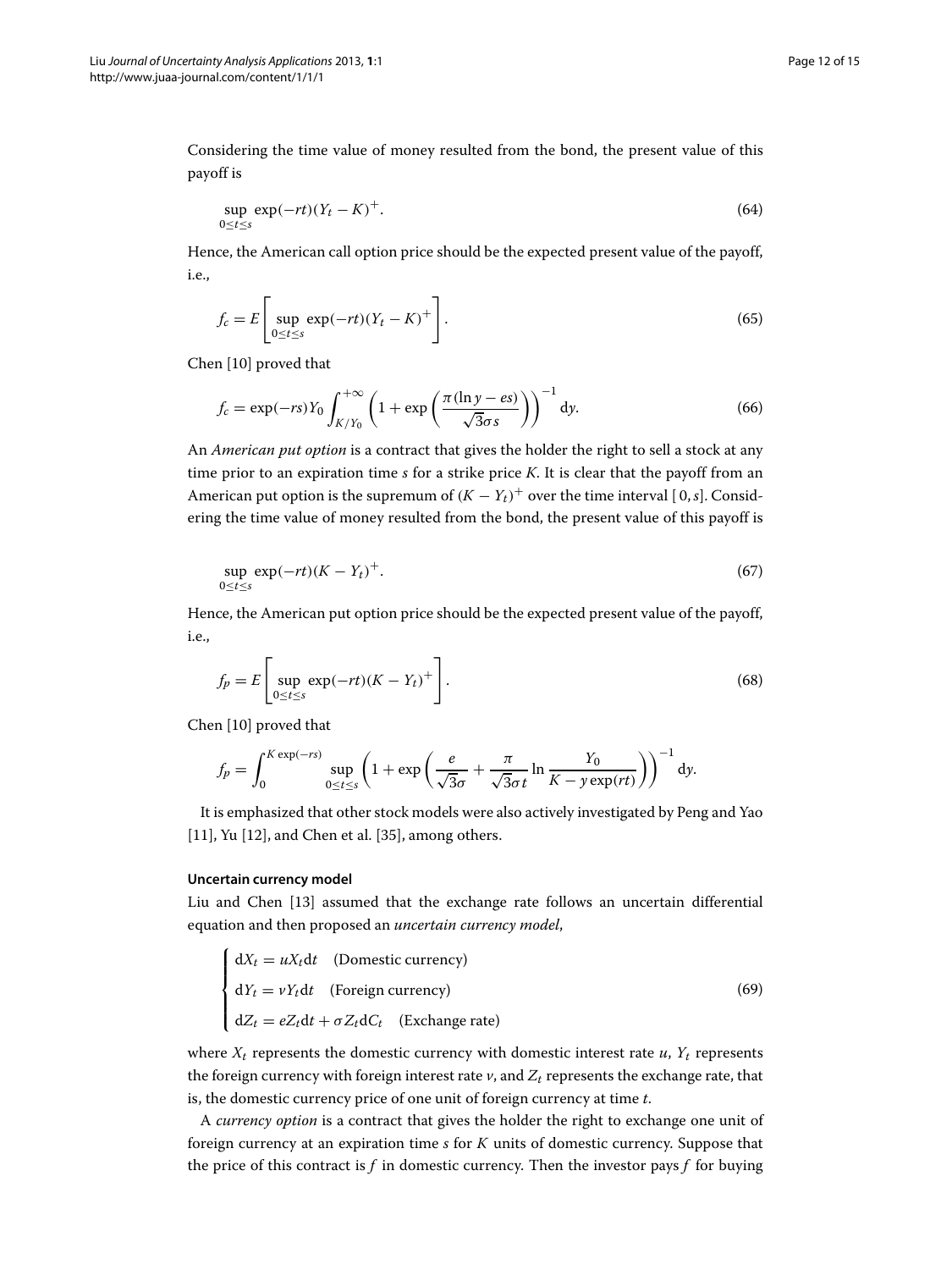the contract at time 0 and receives  $(Z_s - K)^+$  in domestic currency at the expiration time *s*. Thus, the expected return of the investor is

$$
-f + \exp(-us)E[(Z_s - K)^+] \tag{70}
$$

On the other hand, the bank receives *f* for selling the contract at time 0 and pays  $(1 - K/Z<sub>s</sub>)<sup>+</sup>$  in foreign currency at the expiration time *s*. Thus, the expected return of the bank is

$$
f - Z_0 \exp(-\nu s) E[(1 - K/Z_s)^+] \,. \tag{71}
$$

The fair price of this contract should make the investor and the bank have an identical expected return, i.e.,

$$
-f + \exp(-us)E[(Z_s - K)^+] = f - Z_0 \exp(-vs)E[(1 - K/Z_s)^+].
$$
 (72)

Thus, the currency option price is

$$
f = \frac{1}{2} \exp(-us) E[(Z_s - K)^+] + \frac{1}{2} \exp(-vs) Z_0 E[(1 - K/Z_s)^+] \,. \tag{73}
$$

Liu and Chen [\[13\]](#page-13-12) proved that

$$
f = \frac{1}{2} \exp(-us) Z_0 \int_{K/Z_0}^{+\infty} \left(1 + \exp\left(\frac{\pi(\ln y - es)}{\sqrt{3}\sigma s}\right)\right)^{-1} dy
$$
  
+ 
$$
\frac{1}{2} \exp(-vs) Z_0 \int_0^1 \left(1 + \exp\left(\frac{\pi(\ln(K/Z_0) - \ln y - es)}{\sqrt{3}\sigma s}\right)\right)^{-1} dy.
$$

#### **Uncertain interest rate model**

Real interest rates do not remain unchanged. Chen and Gao [\[14\]](#page-13-13) assumed that the interest rate  $X_t$  follows an uncertain differential equation,

$$
dX_t = (m - aX_t)dt + \sigma dC_t
$$
\n(74)

where  $m$ ,  $a$ , and  $\sigma$  are positive numbers, and  $C_t$  is a canonical process.

A *zero-coupon bond* is a bond bought at a price lower than its *face value*, that is, the amount it promises to pay at the maturity date. For simplicity, we assume that the face value is always US\$1. Then the price of a zero-coupon bond with a maturity date *s* is

$$
f = E\left[\exp\left(-\int_0^s X_t dt\right)\right].
$$
 (75)

Chen and Gao [\[14\]](#page-13-13) proved that

$$
f = \frac{\sqrt{3}\sigma}{a}(s-g)\exp\left(-\frac{ms}{2a} - \left(r_0 - \frac{m}{a}\right)g\right)\csc\left(\frac{\sqrt{3}\sigma}{a}(s-g)\right) \tag{76}
$$

where

$$
g = \frac{1}{a} (1 - \exp(-as)).
$$
 (77)

# **Uncertain finance theory**

At the beginning of this paper, a paradox was proposed to show that the real stock price is impossible to follow an Ito's stochastic differential equation. It follows from Figure [1](#page-2-1) that the increments behave like an uncertain variable rather than a random variable. This fact motives us to model stock prices by uncertain differential equations. Personally, I think uncertain calculus may play a potential mathematical foundation of finance theory.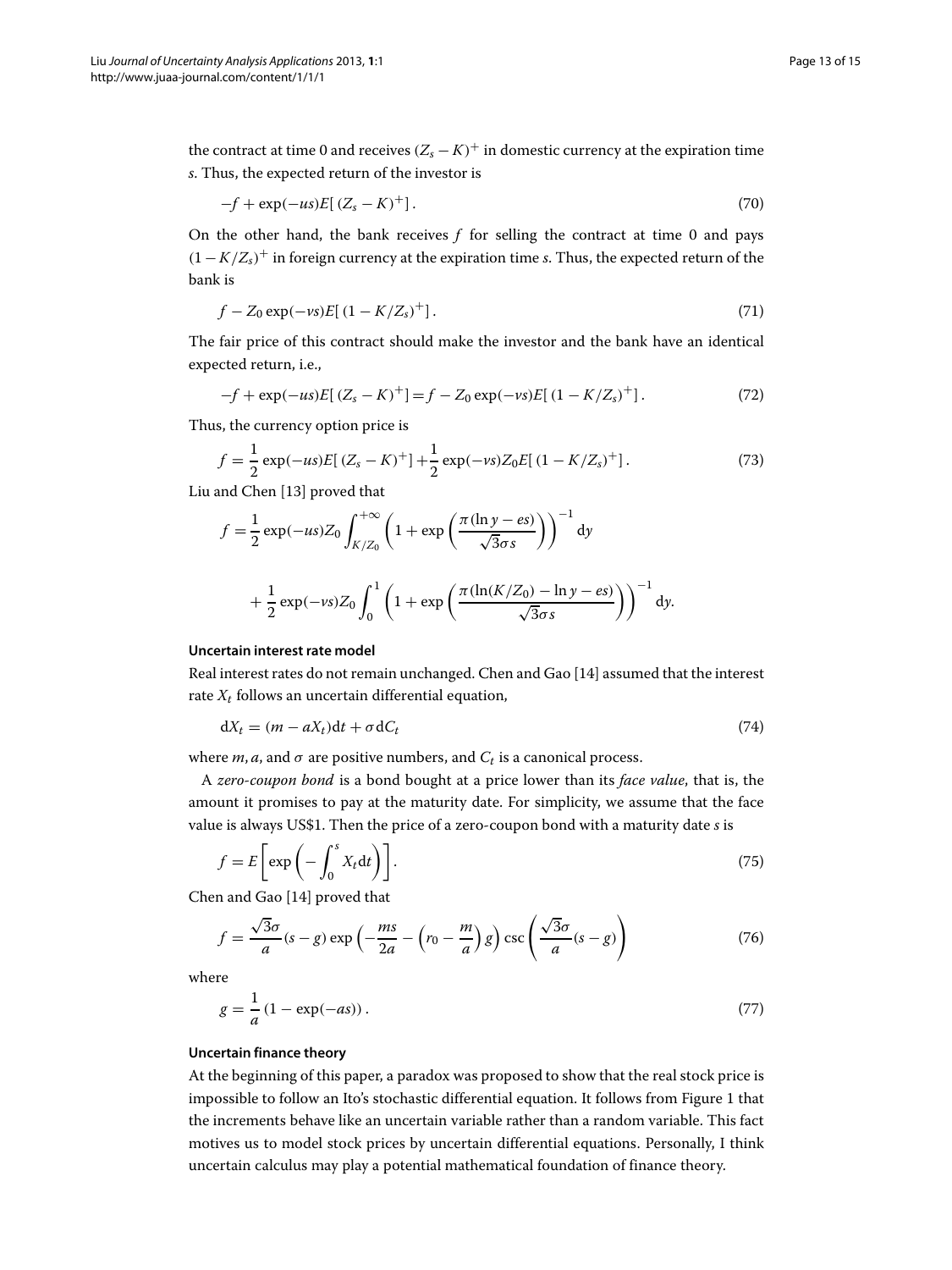If we say that the classical finance theory is a methodology dealing with financial markets by using probability theory, then uncertain finance theory is a methodology dealing with financial markets by using uncertainty theory. In addition to the uncertain stock models shown above, we may also accept other uncertain differential equations, for example,

$$
dX_t = (m - aX_t)dt + \sigma X_t dC_t, \qquad (78)
$$

$$
dX_t = (m - aX_t)dt + \sigma \sqrt{X_t}dC_t,
$$
\n(79)

$$
dX_t = (m - aX_t)dt + \sigma \sqrt{b + X_t}dC_t.
$$
\n(80)

# **Conclusions**

At first, a paradox of stochastic finance theory was introduced in this paper. After a survey on uncertainty theory, uncertain process, uncertain calculus, and uncertain differential equation, this paper summarized uncertain stock model, uncertain currency model, and uncertain interest model by using the tool of uncertain differential equation. Finally, it was suggested that an uncertain finance theory should be developed based on uncertainty theory.

#### **Competing interests**

The author declares that he has no competing interests.

#### **Acknowledgements**

This work was supported by the National Natural Science Foundation of China, grant no. 61273044.

#### Received: 12 February 2013 Accepted: 18 February 2013 Published: 24 April 2013

#### **References**

- <span id="page-13-0"></span>1. Liu, B: Why is there a need for uncertainty theory? J. Uncertain Syst. **6**(1), 3–10 (2012)
- <span id="page-13-1"></span>2. Liu, B: Uncertainty Theory. 2nd edn. Springer, Berlin (2007)
- <span id="page-13-2"></span>3. Liu, B: Fuzzy process, hybrid process and uncertain process. J. Uncertain Syst. **2**(1), 3–16 (2008)
- <span id="page-13-3"></span>4. Liu, B: Some research problems in uncertainty theory. J. Uncertain Syst. **3**(1), 3–10 (2009)
- <span id="page-13-4"></span>5. Chen, XW, Liu, B: Existence and uniqueness theorem for uncertain differential equations. Fuzzy Optimization Decis. Mak. **9**(1), 69–81 (2010)
- <span id="page-13-5"></span>6. Gao, Y: Existence and uniqueness theorem on uncertain differential equations with local Lipschitz condition. J. Uncertain Syst. **6**(3), 223–232 (2012)
- <span id="page-13-6"></span>7. Liu, YH: An analytic method for solving uncertain differential equations. J. Uncertain Syst. **6**(4), 244–249 (2012)
- <span id="page-13-8"></span><span id="page-13-7"></span>8. Yao, K, Chen, XW: A numerical method for solving uncertain differential equations. J. Intell. Fuzzy Syst. (2013, in press) 9. Yao, K: Extreme values and integral of solution of uncertain differential equation. J. Uncertainty Anal. Appl. **1**, Article 3 (2013)
- <span id="page-13-9"></span>10. Chen, XW: American option pricing formula for uncertain financial market. Int. J. Oper. Res. **8**(2), 32–37 (2011)
- <span id="page-13-10"></span>11. Peng, J, Yao, K: A new option pricing model for stocks in uncertainty markets. Int J. Oper. Res. **8**(2), 18–26 (2011)
- <span id="page-13-11"></span>12. Yu, XC: A stock model with jumps for uncertain markets. Int. J. Uncertainty Fuzziness Knowledge-Based Syst. **20**(3), 421–432 (2012)
- <span id="page-13-12"></span>13. Liu, YH, Chen, XW: Uncertain currency model and currency option pricing.<http://orsc.edu.cn/online/091010.pdf> (2013)
- <span id="page-13-13"></span>14. Chen, XW, Gao, J: Uncertain term structure model of interest rate. Soft Comput. **17**(4), 597–604 (2013)
- <span id="page-13-14"></span>15. Zhu, Y: Uncertain optimal control with application to a portfolio selection model. Cybern. Syst. **41**(7), 535–547 (2010)
- <span id="page-13-15"></span>16. Ito, K: Stochastic integral. Proc. Jpn. Acad. Ser. A. **20**(8), 519–524 (1944)
- <span id="page-13-16"></span>17. Ito, K: On stochastic differential equations. Mem. Am. Math. Soc. **4**, 1–51 (1951)
- <span id="page-13-17"></span>18. Samuelson, PA: Rational theory of warrant pricing. Ind. Manage. Rev. **6**, 13–31 (1965)
- <span id="page-13-18"></span>19. Black, F, Scholes, M: The pricing of option and corporate liabilities. J. Pol. Econ. **81**, 637–654 (1973) 20. Merton, RC: Theory of rational option pricing. Bell J. Econ. Manage. Sci. **4**, 141–183 (1973)
- <span id="page-13-20"></span><span id="page-13-19"></span>21. Peng, ZX, Iwamura, K: A sufficient and necessary condition of uncertainty distribution. J. Interdiscip. Math. **13**(3), 277–285 (2010)
- 22. Liu, B: Uncertainty Theory: A Branch of Mathematics for Modeling Human Uncertainty. Springer, Berlin (2010)
- <span id="page-13-21"></span>23. Liu, YH, Ha, MH: Expected value of function of uncertain variables. J. Uncertain Syst. **4**(3), 181–186 (2010)
- <span id="page-13-23"></span><span id="page-13-22"></span>24. Liu, B: Uncertainty Theory. 4th edn.<http://orsc.edu.cn/liu/ut.pdf> (2013)